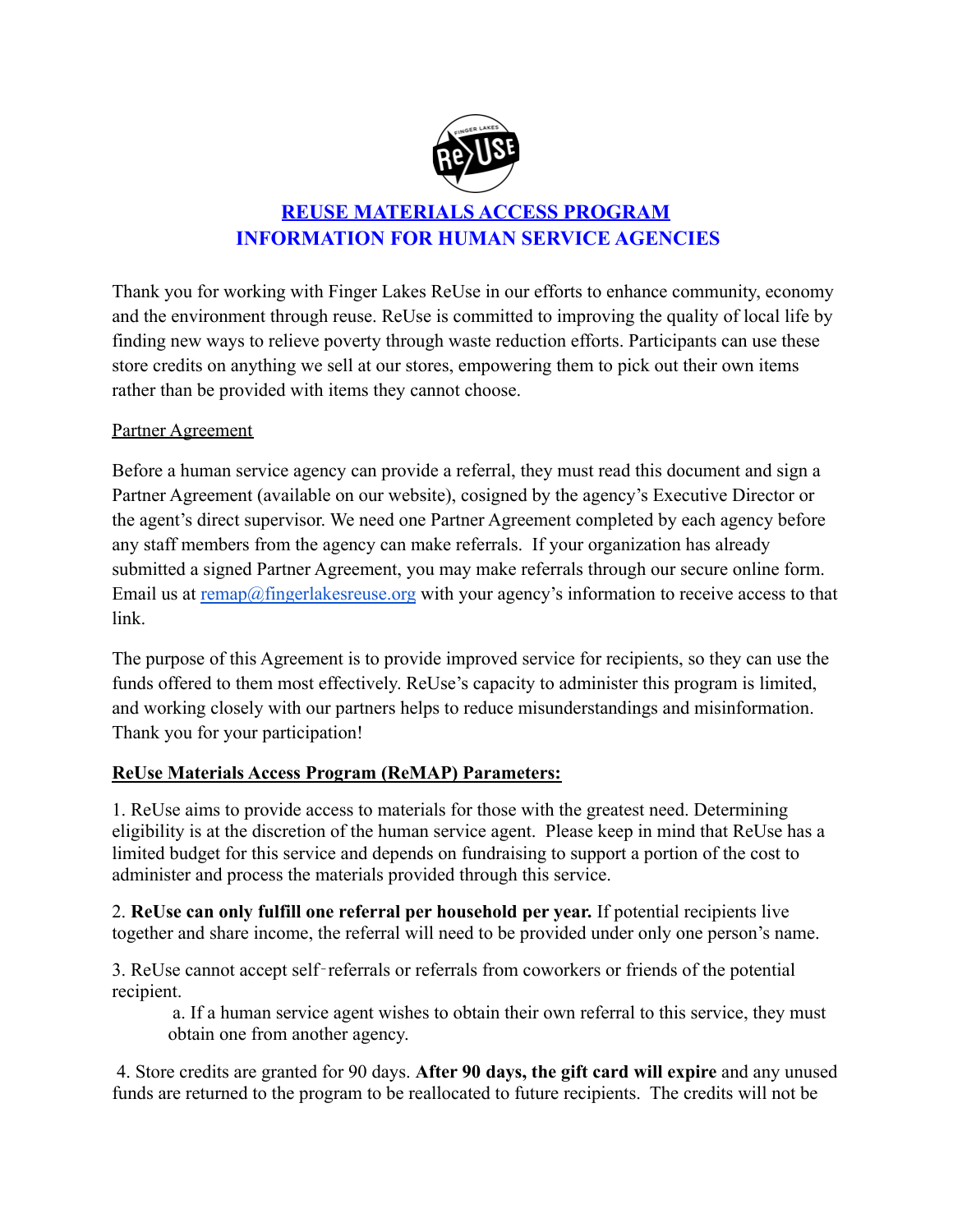reinstated after they've expired. Participants will not be contacted before the expiration, as the administrative burden to contact each recipient reduces ReUse's capacity to conduct ReMAP. **Our locations that will accept this store credit:**

- $\circ$  The Ithaca ReUse Center (214 Elmira Rd TCAT bus route #15): The Ithaca ReUse Center has building materials, appliances, household goods, electronics, toys, dishware, and furniture available.
- The ReUse MegaCenter (2255 N Triphammer Rd, TCAT bus routes #30 and #32): The ReUse MegaCenter has clothing, textiles, household goods, dishware, furniture, electronics, appliances, books, media, hardware, tools, toys, and linens. *Computers and laptops are primarily located at the ReUse MegaCenter.*

5. Recipients can receive their store credit as a gift card, **digitally through email or text message**. If a digital gift card sent via email or text message is not a feasible option for the recipient, they can **simply provide their name at the register** at any of our ReUse Center locations.

6. **Delivery Services:** For large items such as furniture, ReUse can offer a **one-time**, free delivery within Tompkins County. Our delivery service only delivers to **ground level**, not up or down significant flights of stairs.

- To schedule a delivery we will attempt to contact the recipient no more than 3 times. If we are unable to reach them after the third time, the items will be returned to the sales floor and store credit refunded.
- **Recipients must be present at the time of the scheduled delivery**. If they are not present, they will be required to pay the delivery fee out of pocket.
- **We are not able to assist in carrying items inside at this time.**
- Recipients should inform a staff member at ReUse if they've purchased furniture from both locations that they'd like to be included in their one-time free delivery.

7. Human service agents are expected to review the information sheet **"Information for Recipients,"** which contains important information, located on our website, with each potential recipient. This will help the recipient to understand how to use the service.

a. **It is important that recipients are informed that their store credits remain active only for 90 days.** If the credit is not used within this time, the gift card will expire, and ReUse does not have the capacity to contact each individual once the credit is expired. Making certain the recipient is fully informed will help them to use the service in time.

## **Keep in mind when making a referral:**

1. The Partner Agreement form is available online – Finger Lakes ReUse will provide a direct link in order to make the referral for your client once a signed Partner Agreement is received.